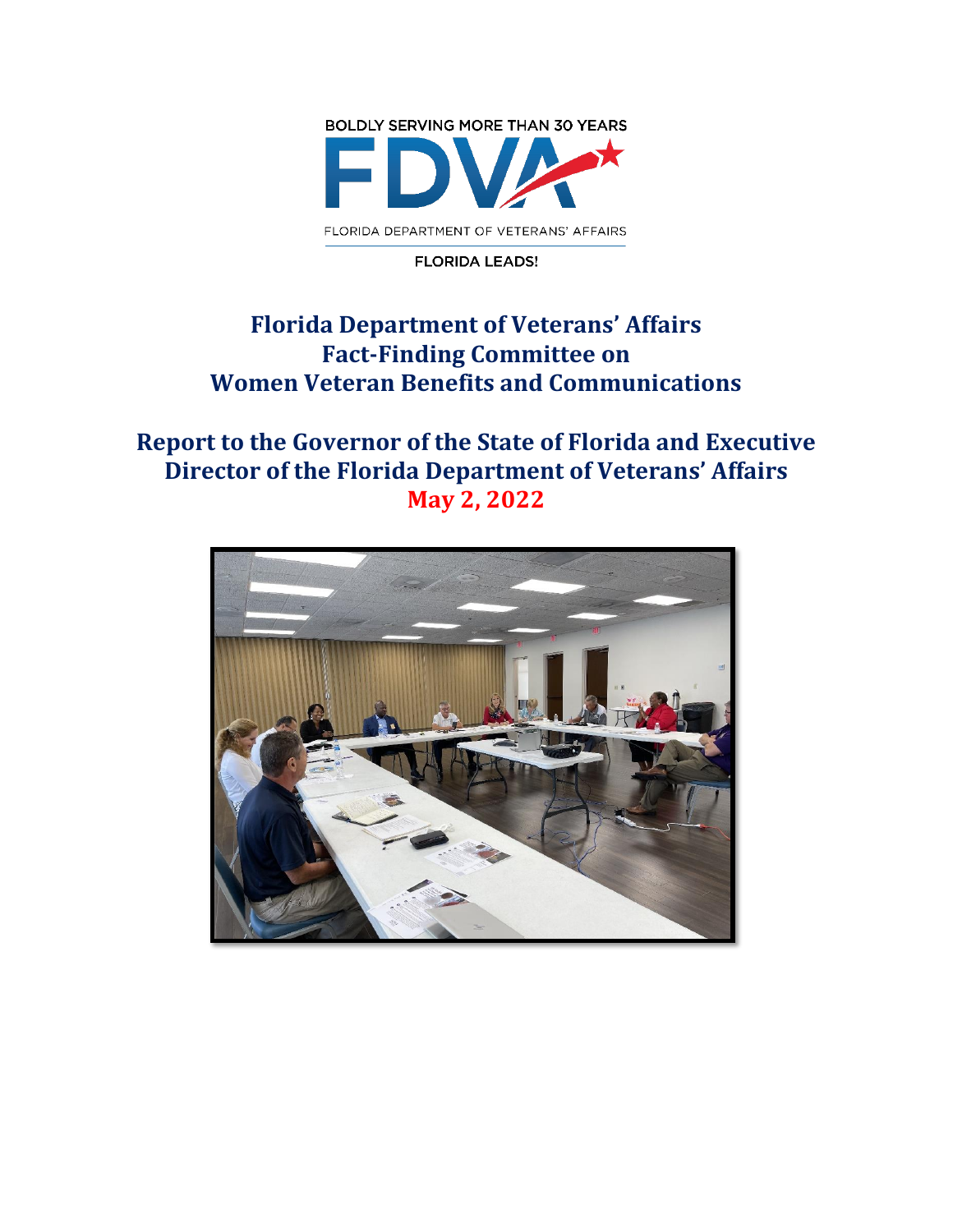# **In Memory of**



**Fact-Finding Committee on Women Veteran Benefits and Communications Member**

# **Nancy Bullock-Prevot Chief Cryptologic Technician Collection United States Navy - Retired 1976-2022**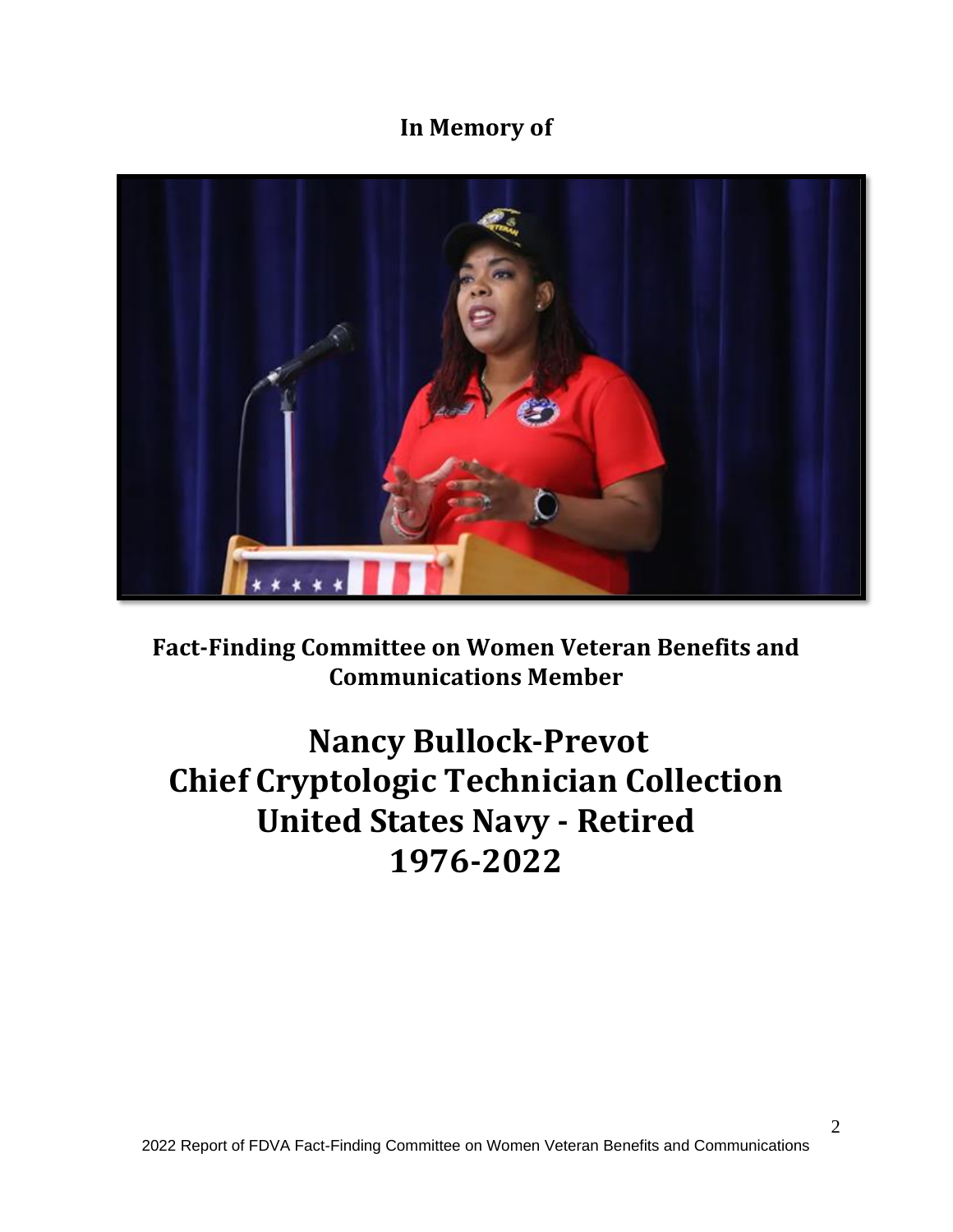# **Table of Contents**

| 1.<br>2.<br>3.                                                             |  |  |  |  |  |
|----------------------------------------------------------------------------|--|--|--|--|--|
|                                                                            |  |  |  |  |  |
|                                                                            |  |  |  |  |  |
| <b>Appendix A. Deborah Sampson Act - January 2021</b>                      |  |  |  |  |  |
| <b>Appendix B. VA Mission Act 2018 and Information Sheet</b>               |  |  |  |  |  |
| <b>Appendix C. FDVA Forward March Report 2020</b>                          |  |  |  |  |  |
| <b>Appendix D. VA Advisory Committee on Women Veterans Report 2020</b>     |  |  |  |  |  |
| Appendix E. DAV Women Veterans: The Long Journey Home 2014                 |  |  |  |  |  |
| <b>Appendix F. FDVA Survey Monkey FL Women Veterans 2022</b>               |  |  |  |  |  |
| Appendix G. Women Veteran Legislative Agenda for United Way/Mission United |  |  |  |  |  |
| <b>Appendix H. FDVA Forward March Recommendations</b>                      |  |  |  |  |  |
| <b>Appendix I. RestorHER Research Project Report</b>                       |  |  |  |  |  |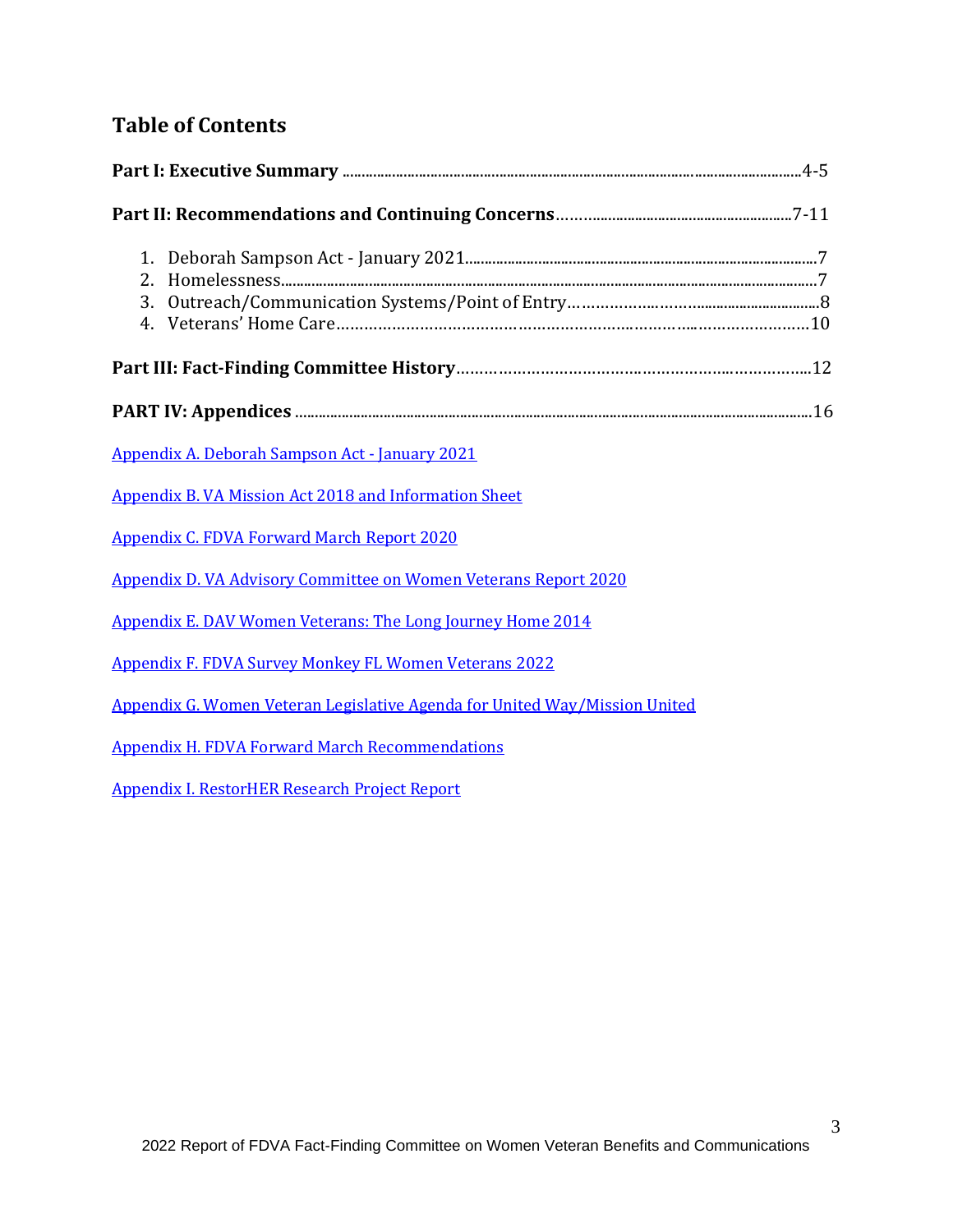## **Part I: Executive Summary**

The Florida Department of Veterans' Affairs (FDVA) Fact-Finding Committee on Women Veteran Benefits and Communications will hereafter be referred to as the "Fact Finding Committee" and was established on Sept. 1, 2021, by FDVA Executive Director James S. "Hammer" Hartsell. The Fact-Finding Committee was created to assess the needs of Women Veterans in Florida to ensure the availability of earned veterans' benefits, and the FDVA and U.S. Department of Veterans Affairs (VA) communications are tailored correctly to provide optimal results for the 165,000 Women Veterans who call Florida home. The Fact-Finding Committee is mandated to provide the FDVA Executive Director with independent advice and make recommendations for implementation as an extension of the 2020 FDVA *Forward March* Report and build on its findings. The Fact-Finding Committee is standing behind this report, and it is time to take action to bring awareness and necessary changes to the betterment of our Florida Women Veterans!

The Fact-Finding Committee consists of 14 women members who are either veterans or veteran advocates and appointed by the FDVA Executive Director. FDVA State Women Veterans' Coordinator Vanessa Thomas provided administrative and logistical support services related to the functions of the Fact-Finding Committee and proved to be an invaluable asset to the Fact-Finding Committee.

Locating Women Veterans in Florida who are not utilizing their veteran benefits has been a challenge. To improve upon communicating FDVA and VA benefits, the Fact-Finding Committee generated substantial insights and best-practice strategies to increase awareness of veteran benefits they justly earned. This requires allocating dedicated resources to support Women Veterans to enlighten and ultimately lead to more women becoming empowered to seek out their veterans' benefits. Where possible, the FDVA and VA need to develop better indicators and communication to improve shared learning. This will require deeper, more substantive engagement, enhancing existing collaborations between FDVA and the VA, and building new partnerships with organizations that provide veteran services to our Women Veterans. To more effectively expand efforts to promote Women Veterans benefits, such efforts by the FDVA and VA are not only the right thing to do but are in keeping with the Fact-Finding Committee's motto, "Never Stop Serving our Women Veterans!"

In-person Town Hall Meetings were conducted in four different cities between Fact-Finding Committee members and local Women Veterans - Sept. 23, 2021 in Orlando, Oct. 7, 2021 in Jacksonville, Oct. 21, 2021 in Pensacola, and Oct. 28, 2021 in Ft. Lauderdale. In addition, an online questionnaire was developed by the FDVA State Women Veterans' Coordinator utilizing Survey Monkey to obtain demographics and concerns from Women Veterans.

Based on the two sources of information and a comprehensive review of multiple sources of previous studies on Women Veterans, the Fact-Finding Committee narrowed down four specific areas of concern for Women Veterans in Florida: Awareness of the Deborah Sampson Act, Homelessness, Outreach and Communication, and Nursing Home Care.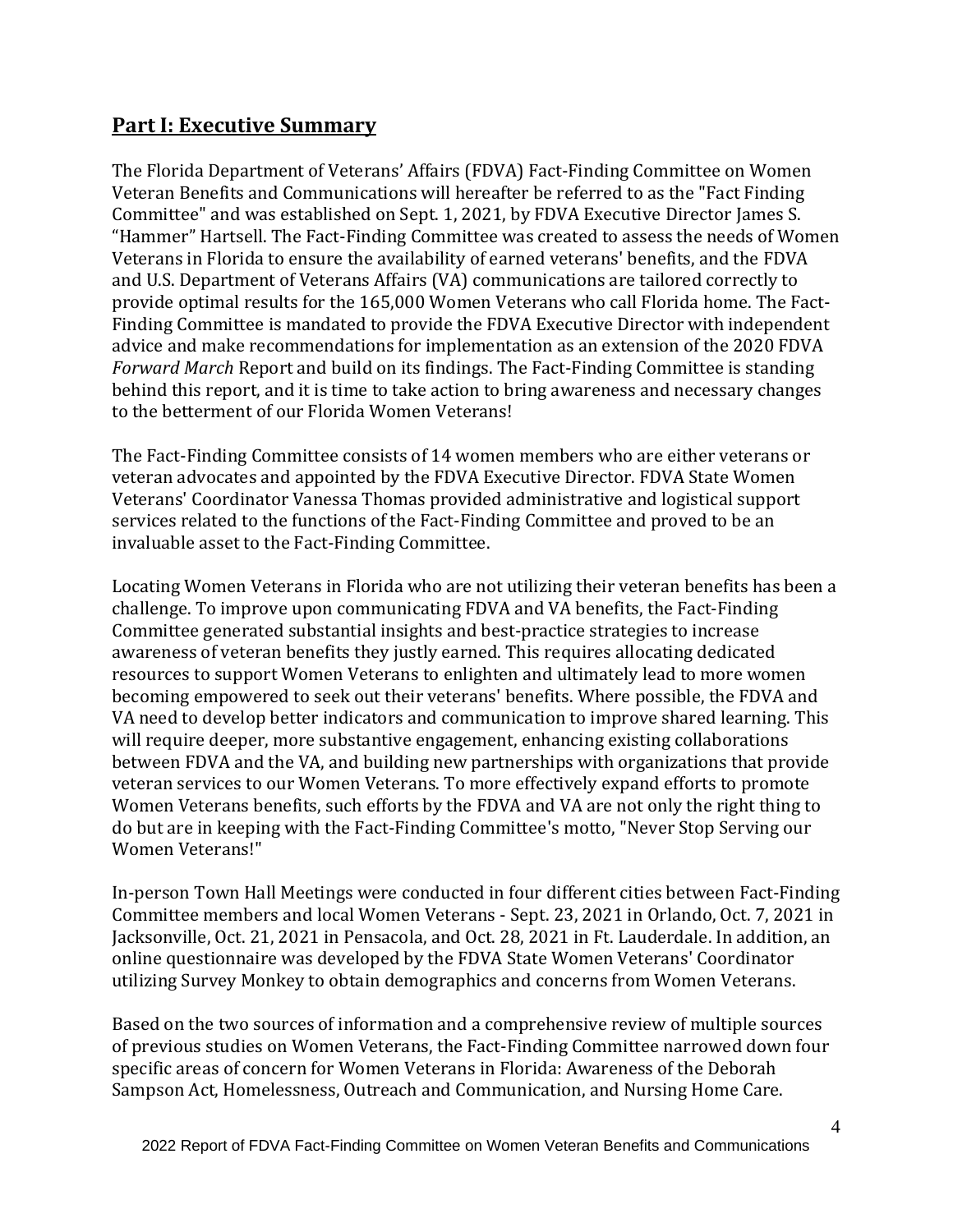In examining these four topics, the Fact-Finding Committee offers 14 recommendations. (Each recommendation, along with a brief synopsis of the supporting reasoning for each, follows.) Further description of the reasoning supporting each recommendation and a discussion is provided in the full Fact-Finding Committee Report for 2022.

We thank Major General Hartsell for his leadership in supporting Women Veterans and for understanding the value of the Fact-Finding Committee's work. The Fact-Finding Committee appreciates the great efforts and strides that FDVA and VA have previously taken to address the needs of Women Veterans in Florida. Going forward, our aim with this report is to ensure significant and attainable goals can be met from our recommendations. Our Women Veterans in Florida are counting on your watchful eye to look after us!

Respectfully submitted,

#### Lorraine A. Holland

Major Lorraine A. Holland, U.S. Army (Retired) Chairperson FDVA Fact-Finding Committee Women Veteran Benefits and Communications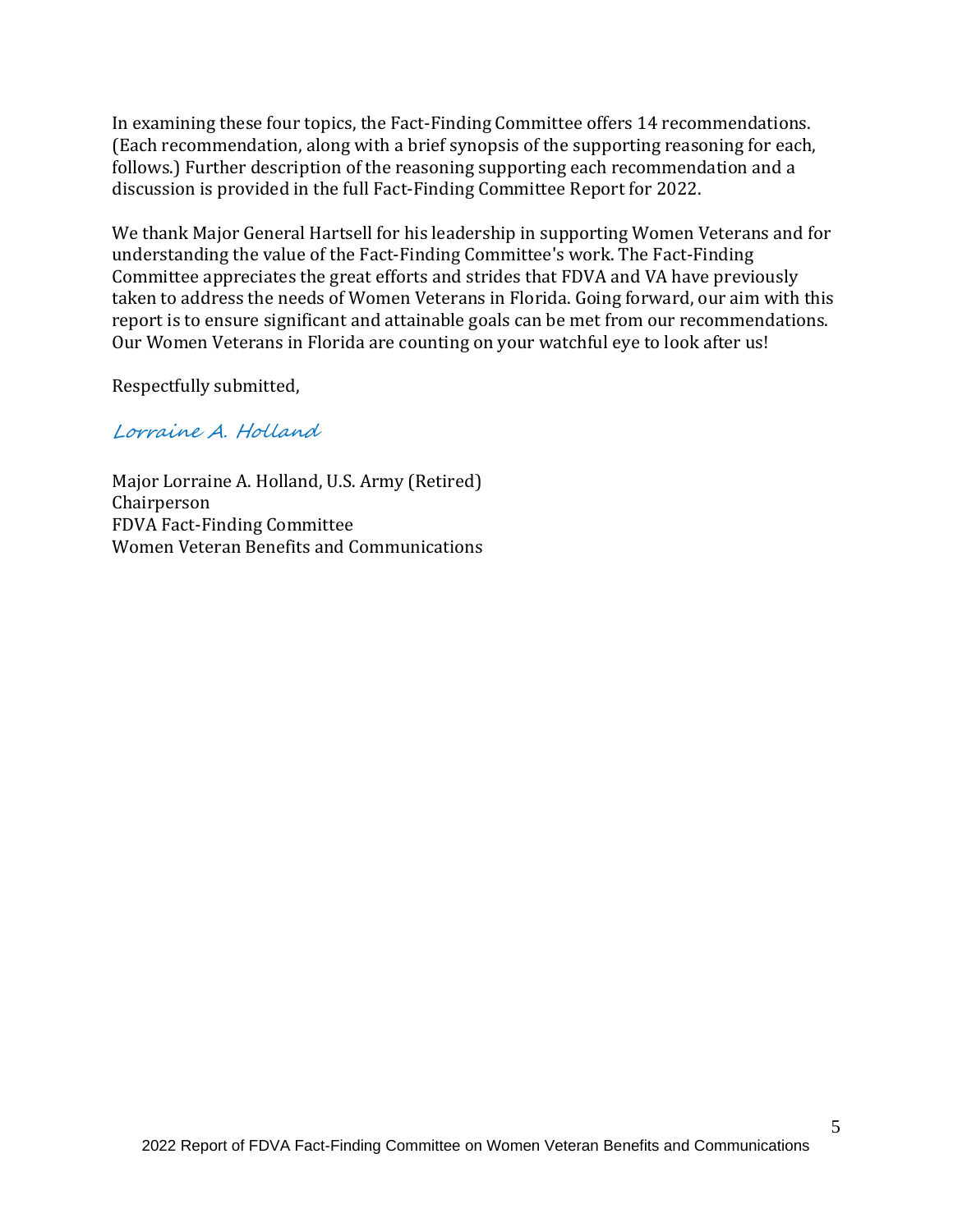

*Fact-Finding Committee Meeting, Nova Southeastern University, Pembroke Pines, Oct. 28, 2021*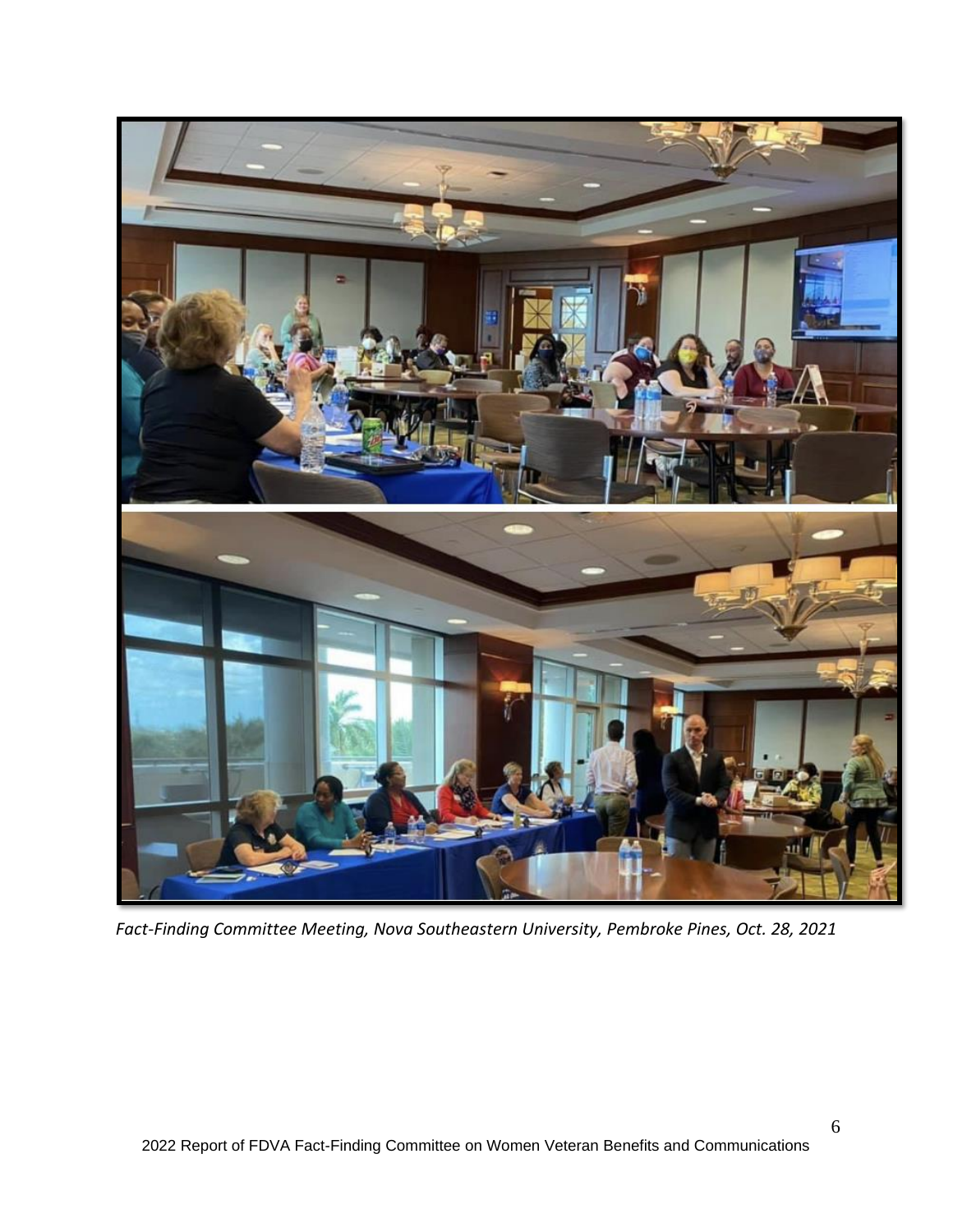## **Part II: Recommendations and Continuing Concerns**

#### *1. Deborah Sampson Act/Mission Act/Health Care*

Issue: The military Transition Assistance Program (TAP) is not partnered with FDVA to provide information, resources, and tools to help transition Women Veterans and their families from military to civilian life.

Recommendation:

Identify service members who have an End of Active Service (EAS) date or have been recently discharged. Educate and partner them with State and Federal Veteran agencies as well as the FDVA.

Issue: Insufficient number of Women's Health Primary Care Providers at VA facilities.

Recommendation:

VHA work in collaboration with Florida State Schools to fund education in exchange for the health worker committing to a contract working for the VA for a set number of years.

Issue: Denied VA disability claims for PTSD related to military sexual trauma (MST).

Recommendation:

The VBA needs to collect and analyze data on denied MST claims and audit MST denied claims for accuracy.

#### *2. Homelessness*

Issue: Homeless shelters do not designate enough beds for Women Veterans, especially so when the Veteran has children.

#### Recommendation:

FDVA maintain and publish a database that provides information on organizations (who have been vetted) that provide supportive services to homeless women veterans.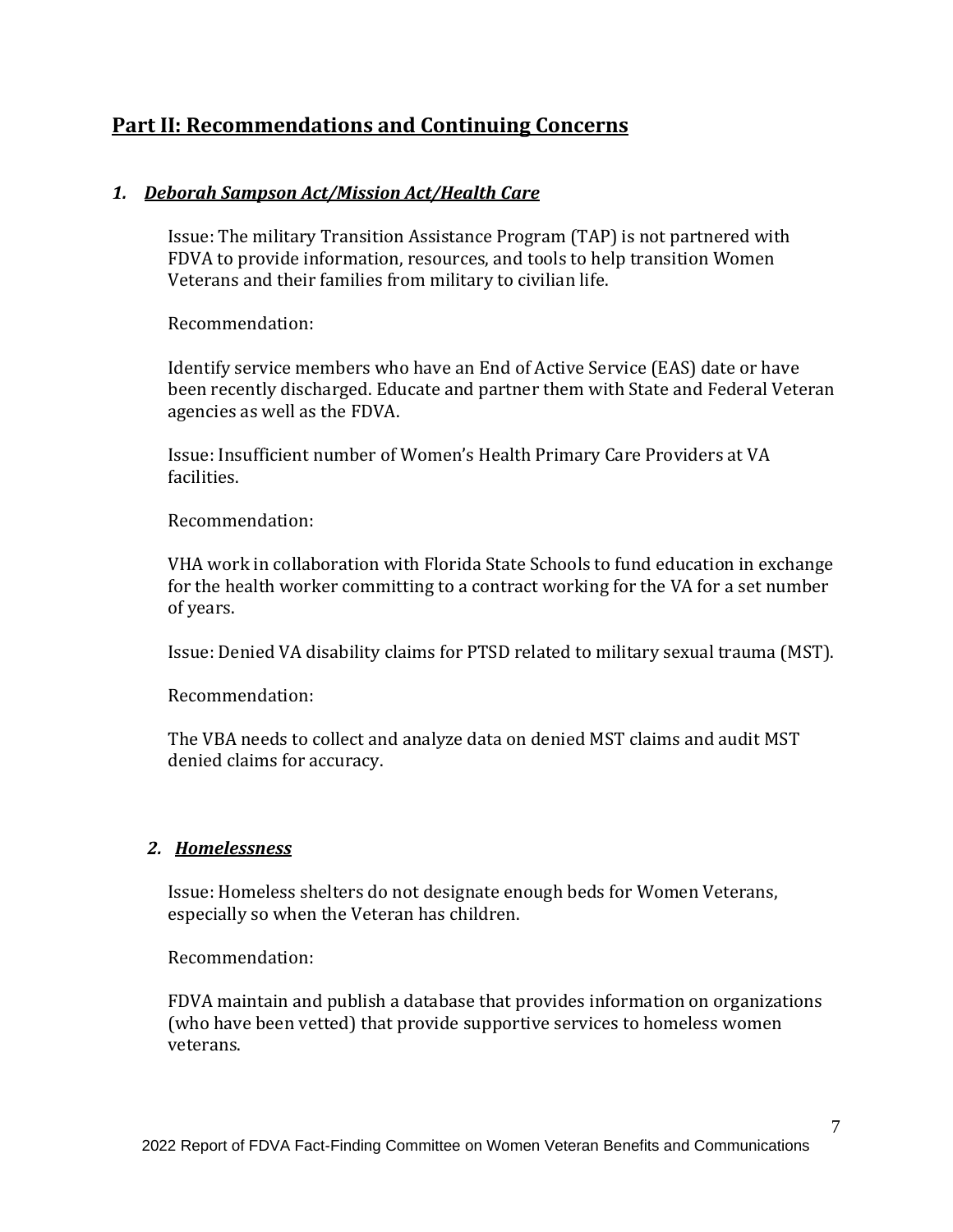Issue: Homeless Women Veterans with children are very challenged to find a shelter that accepts children, let alone find "affordable housing" in Florida.

#### Recommendation:

Increase funding to existing programs to allow them to branch out and accommodate Women Veterans with minor children. Create agreements with real estate companies to set aside apartments on a sliding income scale. Homeless shelters that identify they accept both males and females need to designate separate facilities for Women Veterans. To break the cycle of Women Veterans returning to homeless shelters, a comprehensive program to train the women (while in a homeless shelter) in state and federal resources, employment opportunities, and how to obtain affordable housing should be mandatory.

Issue: Women veterans who do not have a qualifying discharge or did not serve long enough on active service may not be eligible for shelters that receive a per diem for beds set aside for veterans.

#### Recommendation:

If an unfavorable discharge or length of service does not qualify a Woman Veteran for housing, consideration should be given if the Veteran experienced sexual harassment or trauma on active duty.

Issue: The Continuum of Care (COC) reports homelessness based on their "Point in Time" initiative and those who visit seeking Supportive Services for Veteran Families (SSVF) assistance. The accuracy of this count is questionable because Women Veterans do not always go to the COC or the VA for help, and their numbers are not captured. Many women veterans (especially those that suffer from MST) do not seek out shelters due to fear of mostly all male residents. Homeless Women Veterans can often be found living in their cars or residing on someone's couch and not captured as a "homeless" veteran, and thus not captured in COC reports.

#### Recommendation:

Once the State decides to implement change, the information needs to be disseminated to all Veteran Service Officers (VSOs) in the State. VSOs should report the number of homeless women (and men) Veterans they see monthly to gather a more accurate account of homelessness in the State.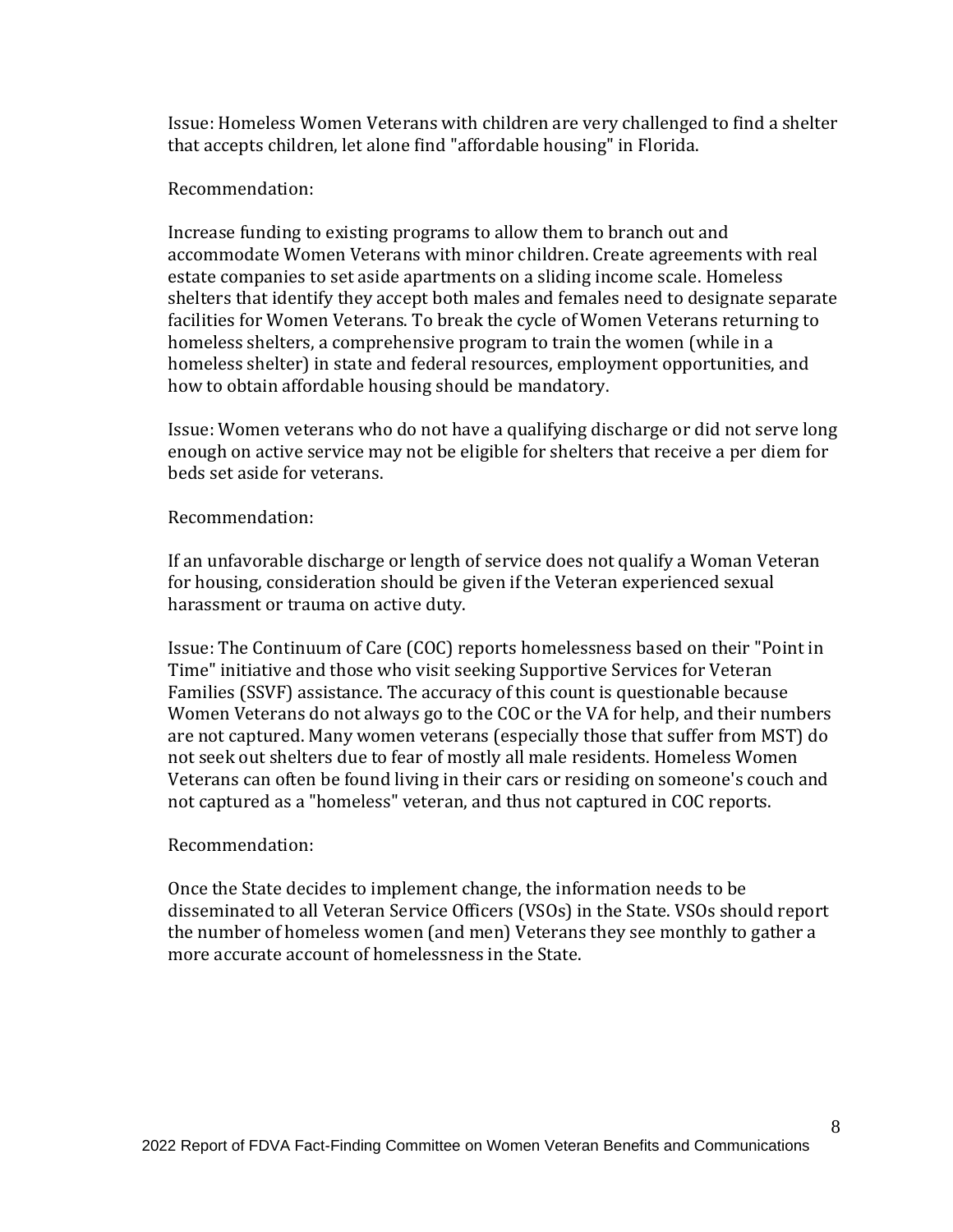## *3. Outreach/Communication Systems/Point of Entry*

Issue: Some gaps identified through the **points of entry initiative** are addressed in whole or in part in existing State and local resources. However, the ease and consistency of supporting information to be found by Women Veterans is inconsistent, information is hard to find, and systems are not user friendly.

Recommendation:

Identify all points of entry into the State or community and assess the following:

- Effectiveness by considering who is successfully performing this role to create best practices for the State to duplicate throughout.
- Recommend the DoD TAP program be extended to one year and provide resource material for the outside to better prepare the member for transition into civilian life.
- Peer-to-peer onboarding into the community.
- Partner with Veterans Florida on all findings and recommendations to enhance and update their current management of point of entry efforts.
- FDVA produce a comprehensive *WELCOME PACKET* for incoming to the State and work with the Department of Highway Safety and Motor Vehicles.
- Additional resources can assist with establishing an *"OUTSIDE THE GATE: TAP"* to be administered by Veterans Florida, i.e. the Reverse Boot Camp program. Develop a pilot program and assess.
- Establish a Quarterly FDVA Florida Women Veterans' Virtual Chapter with a committee member from the north, central and south Florida areas to provide a platform for Women Veterans to be heard and addressed.

Issue: There is not a One-Stop-Shop Network to eliminate the inconsistent and disconnected system of communication throughout the State, which complicates the transition process for Women Veterans. Women Veterans seeking services for daily quality of life for themselves and their family are hampered by not having access to a singular and simple network. This causes confusion and/or frustration, and many women give up on taking advantage of the many benefits that they so rightly have earned.

## Recommendation:

Create a One-Stop-Shop statewide system to make the process of getting needed information while transitioning by the following:

• Include the Continued Arms software program already in use by Mission United and other veteran support systems as a prototype for statewide use of a one-stop-shop network for resources and events connecting vital information from veteran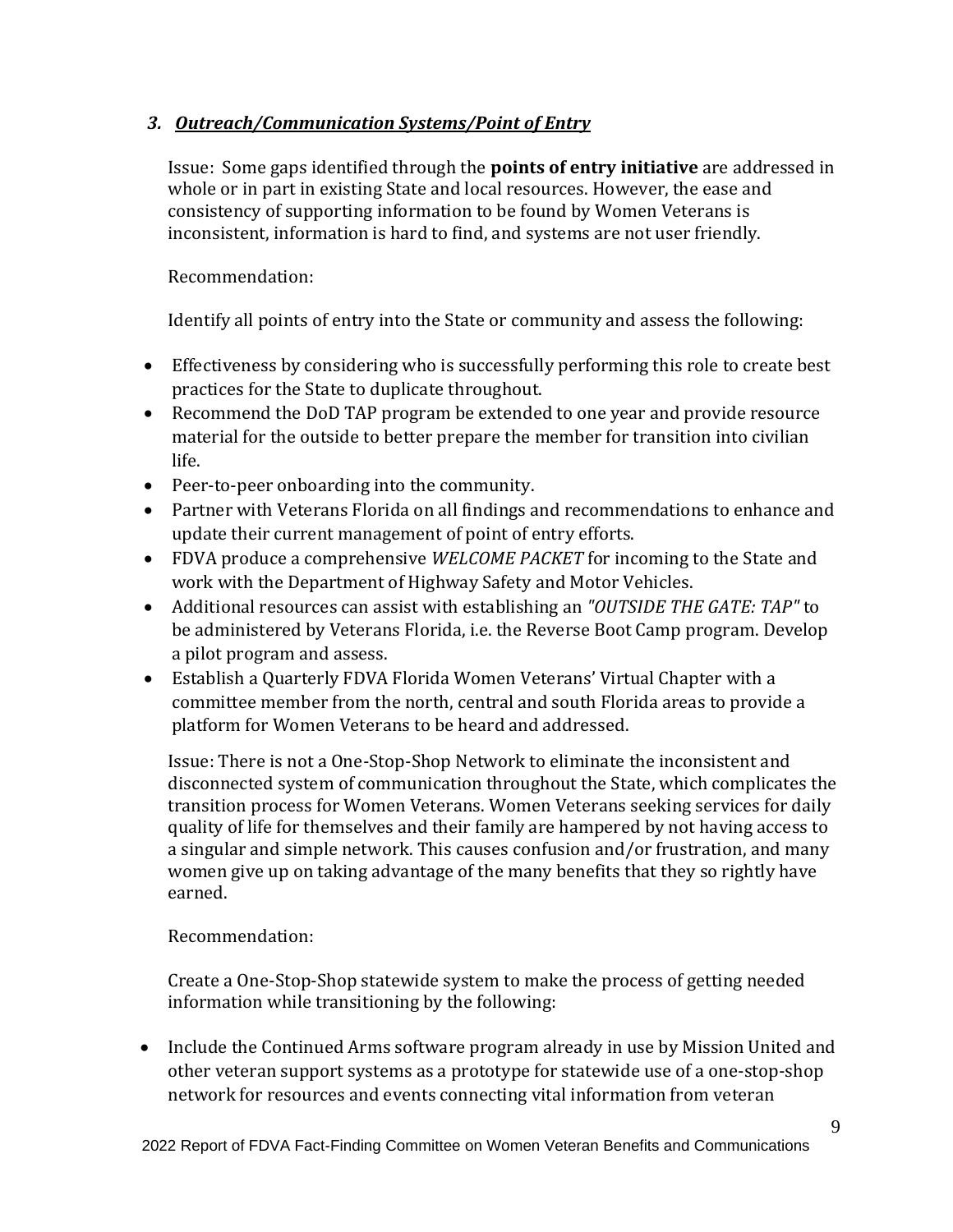support groups across the State for any veteran to find what they need and can be set up by county.

- Review current marketing/outreach to Women Veterans, including electronic, hard materials, and websites.
- Identify networks and communication trails/systems already in existence and measure the experience for Women Veterans, what makes them effective and what gaps exist.
- Need a *Central Contact or Referral System for Resources* due to a gap in most local communities at varying levels of formalized community collaborations between nonprofits, colleges, universities, veteran service organizations, VA representatives, etc.

Issue: Disconnected communication between resourced State Veteran Service Agencies. Although veteran service agencies are performing some great work in the State, there is little coordinated communication between these groups to collaborate, plan strategically, and gain insight into better outreach and provide much-needed information. Our findings indicate that follow-up with veterans is behind in many areas, and resources are not valid, not vetted, and inconsistent.

#### Recommendation:

- FDVA coordinates quarterly in-state meetings to collaborate and increase coordination of communication of services, ideas, systems, and successes and identify gaps. Advocate keeping current funding to continue work toward this and calculate what more is needed to advance prioritized recommendations.
- Update the branding/messaging in all statewide agencies that serve Women Veterans and coordinate the offered information. A statewide system that will be congruent, coordinates referral information and offers an easy-to-navigate system that is to the point is sought.

## *4. Women Veterans Nursing Home Care*

Issue: FDVA veterans' homes dropped from 98% census to 62% census amid the pandemic. FDVA veterans' homes generate revenue, and the proceeds go into a trust fund that finances new state veterans' homes. Right now, loss of income at a time when the State is facing challenges, including medical staffing and census counts, needs immediate action.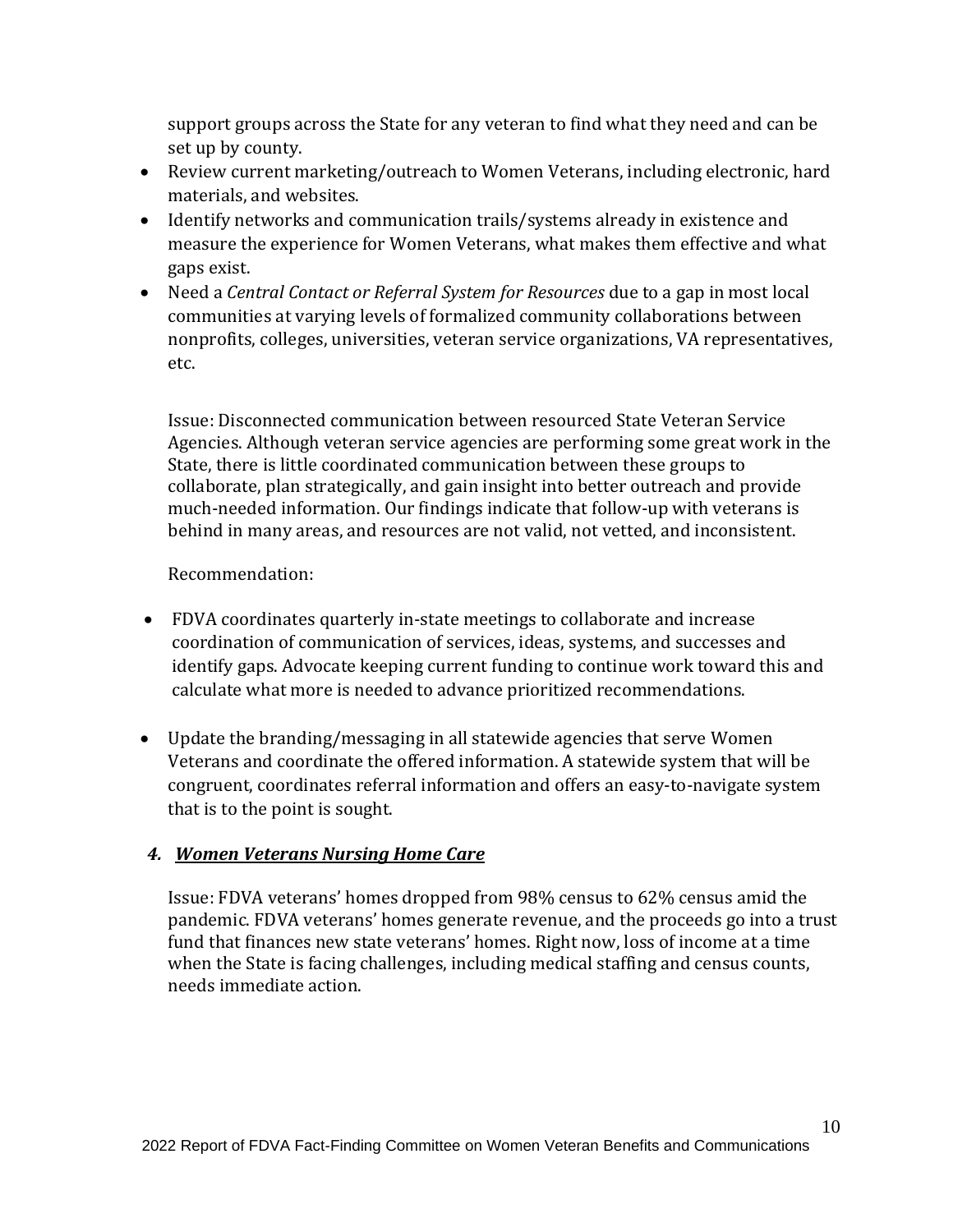#### Recommendation:

Competition is fierce to hire quality health care workers for both privately run nursing homes and State-run veterans' homes. FDVA to seek additional funding and other incentives to lure health care workers to state-run veterans' homes.

Issue: The number of Women Veterans or Veterans who answer to her/she continues to increase, and the demographic becomes more diverse across all eras, ages, and stages in life. Nursing homes need to adapt to a growing population of Women Veterans and discover the reasons why more females are not residing in State and VA veterans' homes. The ratio of male to female nursing home patients warrants investigation to identify why so few female veterans reside in FDVA and VA veterans' homes.

#### Recommendation:

A comprehensive study should be conducted to achieve a proactive approach to meeting evolving needs, rather than a reactive approach from not having the information necessary to anticipate the projected growth of Women Veterans. A study encouraging FDVA and VA run veterans' homes to use science‐based research to study physiological differences between women and men to help identify if keeping the overall housing of Women Veterans in a separate wing from the males is appropriate.

Issue: Many nursing homes have two rooms that share one adjoining bathroom. This can limit the ability to house Women Veterans.

#### Recommendation:

A study of the State and VA veterans' homes should be conducted to look at the configuration of rooms and bathrooms to maximize the number of male and female veterans that can be housed. Recommendations provide support to FDVA and VA in making the right decisions on when and where to provide critical resources when looking at housing Women Veterans.

Issue: Women Veterans in FDVA-run veterans' homes may not all receive in-house GYN care.

#### Recommendation:

FDVA conduct a review of its veterans' homes to ensure in-house GYN care is administered to Women Veterans.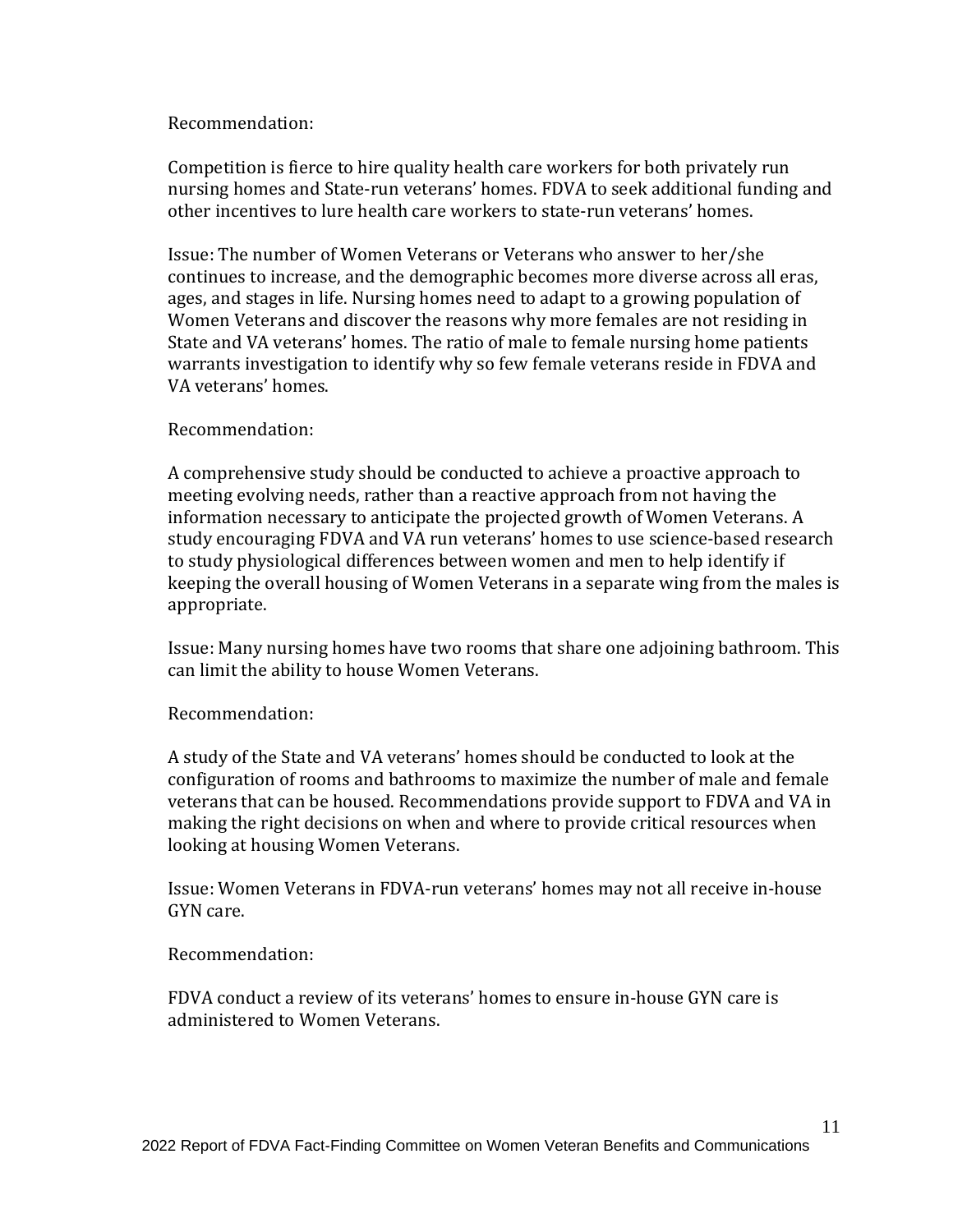# **Part III: Fact-Finding Committee History**

In August 2021, Florida Department of Veterans' Affairs Executive Director James S. "Hammer" Hartsell created the Fact-Finding Committee on Women Veteran Benefits and Communications within the Florida Department of Veterans' Affairs to assess the needs of Women Veterans in Florida and evaluate whether veterans benefits and FDVA and VA communications are tailored correctly to Women Veterans. Florida has approximately 1.5 million veterans, of which 165,000 are women. It is important that State and Federal veterans' benefits are accessed by all eligible veterans. Because services and communications are generally geared toward male veterans, this Fact-Finding Committee was charged to assess Women Veterans' opinions and any recommendations for improvement.

Specifically, Executive Director Hartsell charged the Fact-Finding Committee to examine and, if necessary, make recommendations for improvements in the following areas:

- Ensure proper recognition of the role of Women Veterans and education on their veteran status.
- Ensure Veteran services are tailored toward Women Veterans.
- Review policies for VA staff when interacting with Women Veterans.
- Review policies of FDVA veterans' homes to ensure they are considering the needs of women veterans.
- Review programs, such as the Mission Act and Veterans Florida entrepreneurship programs, to determine if they are utilized by women and, if necessary, recommend changes or ways to better disseminate information to Women Veterans.
- Research demographics of military occupations of Women Veterans and civilian career paths.
- Review Deborah Sampson Act programs in Florida and make recommendations for implementation.

The Fact-Finding Committee consists of 14 members nominated by Veteran Service Organizations or are Women Veterans or community veteran advocates and were appointed by the Executive Director of the Florida Department of Veterans' Affairs.

Fact-Finding Committee members include:

|    | Name/Branch                              | Location     | <b>Position</b>             | <b>Organization</b>    |
|----|------------------------------------------|--------------|-----------------------------|------------------------|
|    | 1. Nancy Bullock- Prevot, USN, Pensacola |              | President and CEO           | Her Foundation         |
|    | 2. Cheryl Tillman, USAF                  | Gainesville  | Women Veterans Program Mgr. | VA                     |
|    | 3. Fiona McFarland, USN                  | Sarasota     | State Rep. District 72      | FL House of Reps       |
|    | 4. Dee Quaranta, USAF                    | Jacksonville | President and CEO           | NE FL Women Veterans   |
|    | 5. Katie Chorbak, USA                    | Jacksonville | Director and CEO            | Our Sisters Keeper     |
|    | 6. Lorraine Holland, USA                 | Orlando      | President                   | MOAA                   |
| 7. | Daila Espeut-Jones, USA                  | Orlando      | Chairperson                 | Orange Co. VAC         |
| 8. | Stella Tokar                             | Miami        | Chief Executive Officer     | <b>Bold Consultant</b> |

2022 Report of FDVA Fact-Finding Committee on Women Veteran Benefits and Communications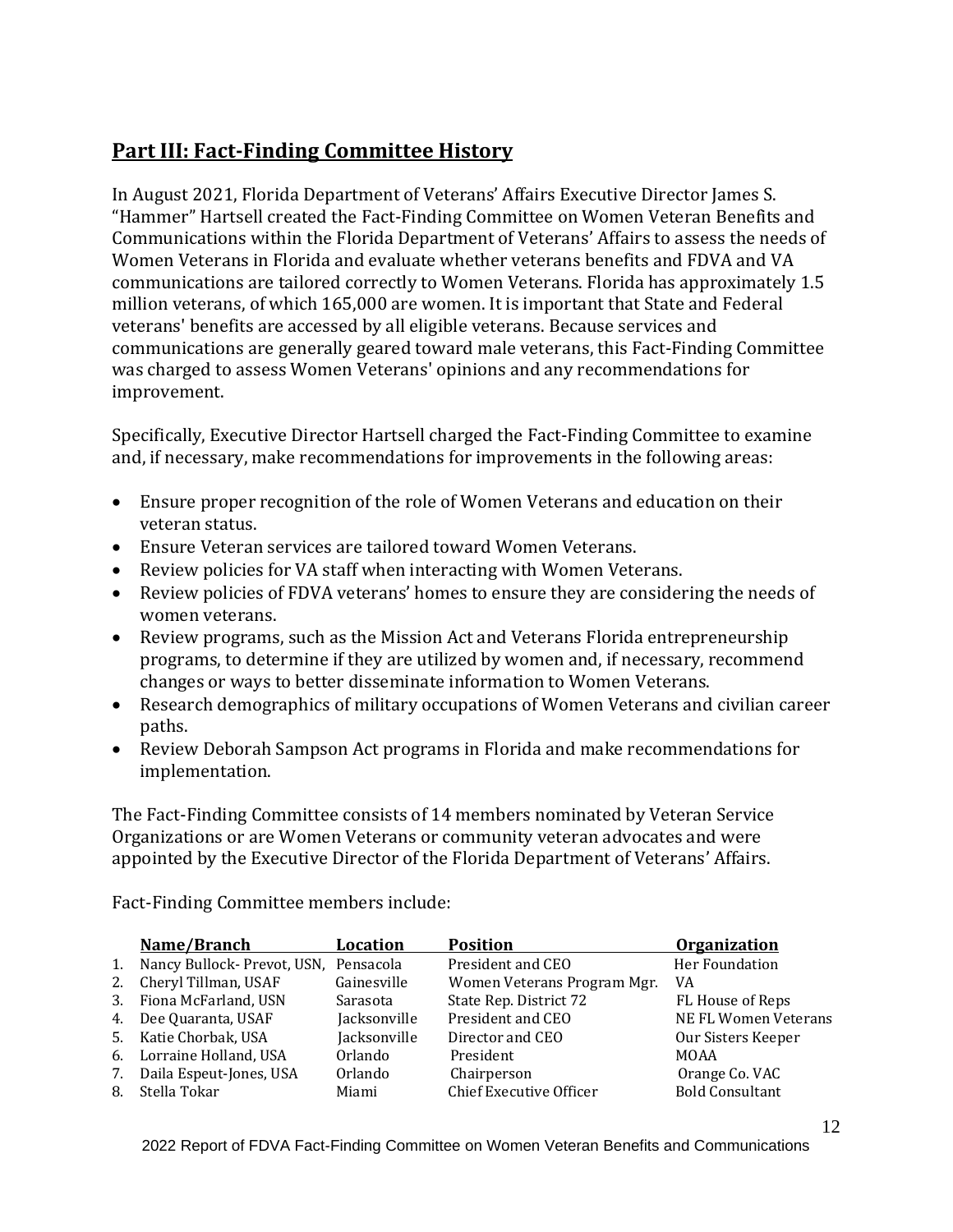| 9. Cherie Korn, USA          | Putnam Co.     | Vet Service Officer         | Putnam County                 |
|------------------------------|----------------|-----------------------------|-------------------------------|
| 10. Lisa Dean, USA           | Crystal Beach  | Special Projects Officer    | Hillsborough Co. Vets         |
| 11. Beatrice Love Moore, USN | Okaloosa Co.   | Board Member                | <b>FL Veterans Foundation</b> |
| 12. Alnita Whitt, USA        | Orange Co.     | Vet Service Officer         | Orange Co. Vet Services       |
| 13. Debbie L. Berry          | Orlando        | <b>Senior Staff Analyst</b> | Lockheed Martin               |
| 14. Connie Christianson, USA | Ft. Lauderdale | Chair, Women Vet Comm.      | Vietnam Vets of America       |

Appointments to the Fact-Finding Committee were made on Sept. 3, 2021, and Lorraine Holland was designated by the FDVA Executive Director as Chairperson of the Fact-Finding Committee. It was staffed by Vanessa Thomas, FDVA's State Woman Veterans Coordinator, with assistance from Bob Asztalos, FDVA's Deputy Executive Director. The Florida Department of Veterans' Affairs provided administrative and support services related to the functions of the Fact-Finding Committee. The Department coordinated with the Florida Veterans Foundation, the Florida Veterans Council, and other Veteran Service Organizations to support the Fact-Finding Committee. Members volunteered their time to the Fact-Finding Committee. Funding from the Women Veteran License Plate Fund was used to cover travel and other meeting expenses.

#### Fact-Finding Committee Timeline, 2021-2022

- August
	- o FDVA staff research if similar initiatives have been done in other states and Washington, D.C.
	- $\circ$  FDVA solicited member nominations from Veteran Service Organizations and other veterans.
	- o FDVA Executive Director established the Fact-Finding Committee.
- September-October
	- o Sept. 3, FDVA Executive Director appoints members and Chairperson. Appointment letters are sent to members.
	- o Sept. 9, the Fact-Finding Committee conducts a virtual organizational meeting.
	- o The Fact-Finding Committee creates and distributes via FDVA social media a survey for Women Veterans to better identify issues of concern.
	- $\circ$  The Fact-Finding Committee conducted four public hearings and meetings at academic or Veteran Service Organization settings where the public was invited to testify. Fact-Finding Committee members then met for a business meeting. Meetings were four hours in length, with a two-hour open forum for the public and a two-hour business meeting to discuss issues and recommendations:
		- Sept. 23, American Legion Headquarters, Orlando, in conjunction with the monthly Florida Veterans Council meeting
		- Oct. 7, Wounded Warrior Project Headquarters, Jacksonville
		- Oct. 21, Scuder Community Institute, Pensacola
		- Oct. 28, Nova Southeastern University, Pembroke Pines, hosted by Mission United, United Way of Broward County